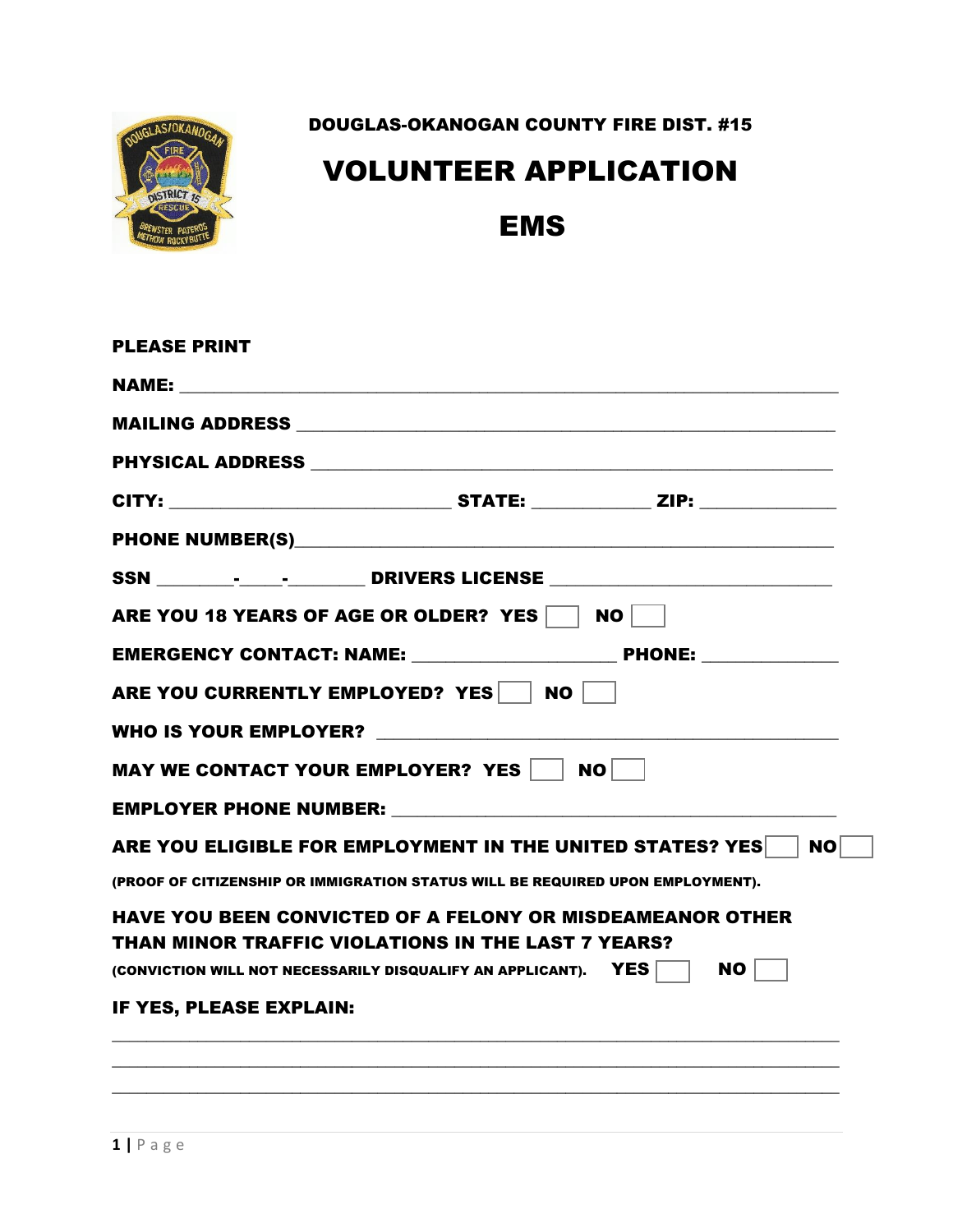| <b>EDUCATION</b>                                  |                                                                                                                                             |
|---------------------------------------------------|---------------------------------------------------------------------------------------------------------------------------------------------|
|                                                   | DO YOU POSSESS A HIGH SCHOOL DIPLOMA OR GED? YES<br><b>NO</b>                                                                               |
|                                                   |                                                                                                                                             |
|                                                   | COLLEGE/TRADE SCHOOL: __________________GRADUATE? YES<br><b>NO</b>                                                                          |
|                                                   |                                                                                                                                             |
| <b>OTHER PERTINENT TRAINING AND/OR SKILLS:</b>    |                                                                                                                                             |
| <b>CURRENT HEALTH CARE PROVIDER CPR CARD? YES</b> | <b>NO</b>                                                                                                                                   |
| ARE ALL OF YOUR IMMUNIZATIONS CURRENT? YES        | NO                                                                                                                                          |
| DUTIES THAT ARE REQUIRED OF YOU? YES              | ARE YOU CURRENTLY, OR HAVE YOU IN THE PAST, BEEN TREATED FOR A<br><b>MEDICAL CONDITION THAT MAY LIMIT YOUR ABILITY TO PERFORM THE</b><br>NO |
| IF YES, PLEASE EXPLAIN:                           |                                                                                                                                             |
| WHO DO NOT RESIDE WITH YOU.                       | PLEASE PROVIDE FOUR REFERENCES, OTHER THAN FAMILY MEMBERS, AND                                                                              |
|                                                   |                                                                                                                                             |
|                                                   |                                                                                                                                             |
|                                                   |                                                                                                                                             |